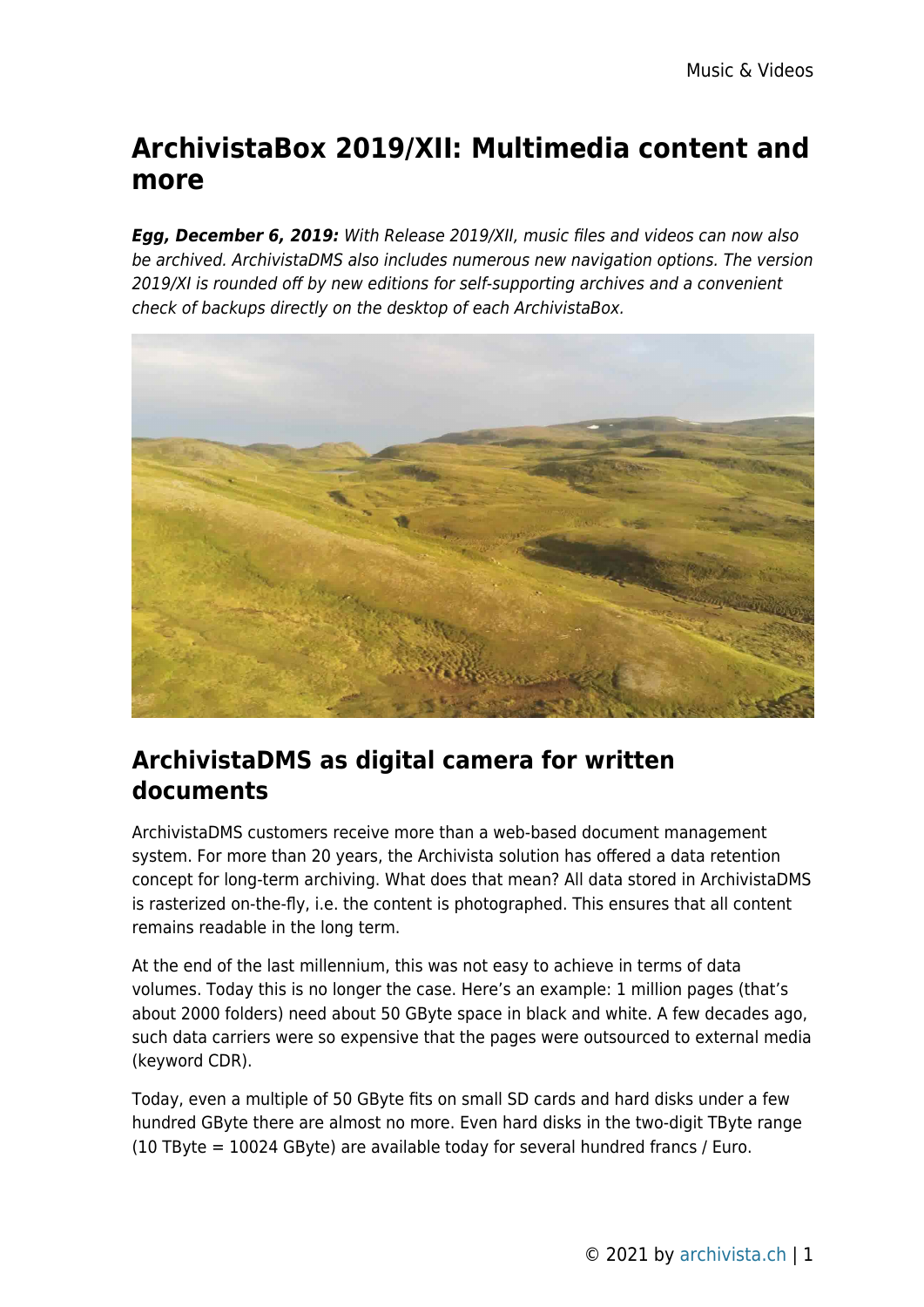

For this reason, it has long been very difficult for affordable DMS systems to archive music and videos with reasonable effort. The "old" ArchivistaBoxes also lacked the entire multimedia substructure in order to be able to process corresponding files at all.

### **Exorbitant amounts of data for sound and film**

With the new ArchivistaBox, which is based on the Open Source Desktop AVMultimedia, all tools required for multimedia content are available. However, the amount of data that is generated is still considerable today.

One hour of recording in FullHD quickly requires a few GBytes of data. This is also not surprising: at 3600 seconds per hour and 30 frames per second, 108,000 color images are to be archived per hour.

Film material in 4K resolution (four times the resolution of FullHD) needs somewhere between 6 and 20 GByte per hour. As already mentioned above, those who want or need to archive such material will hardly find DMS solutions on the market. Instead, content is stored unstructured in folders and files.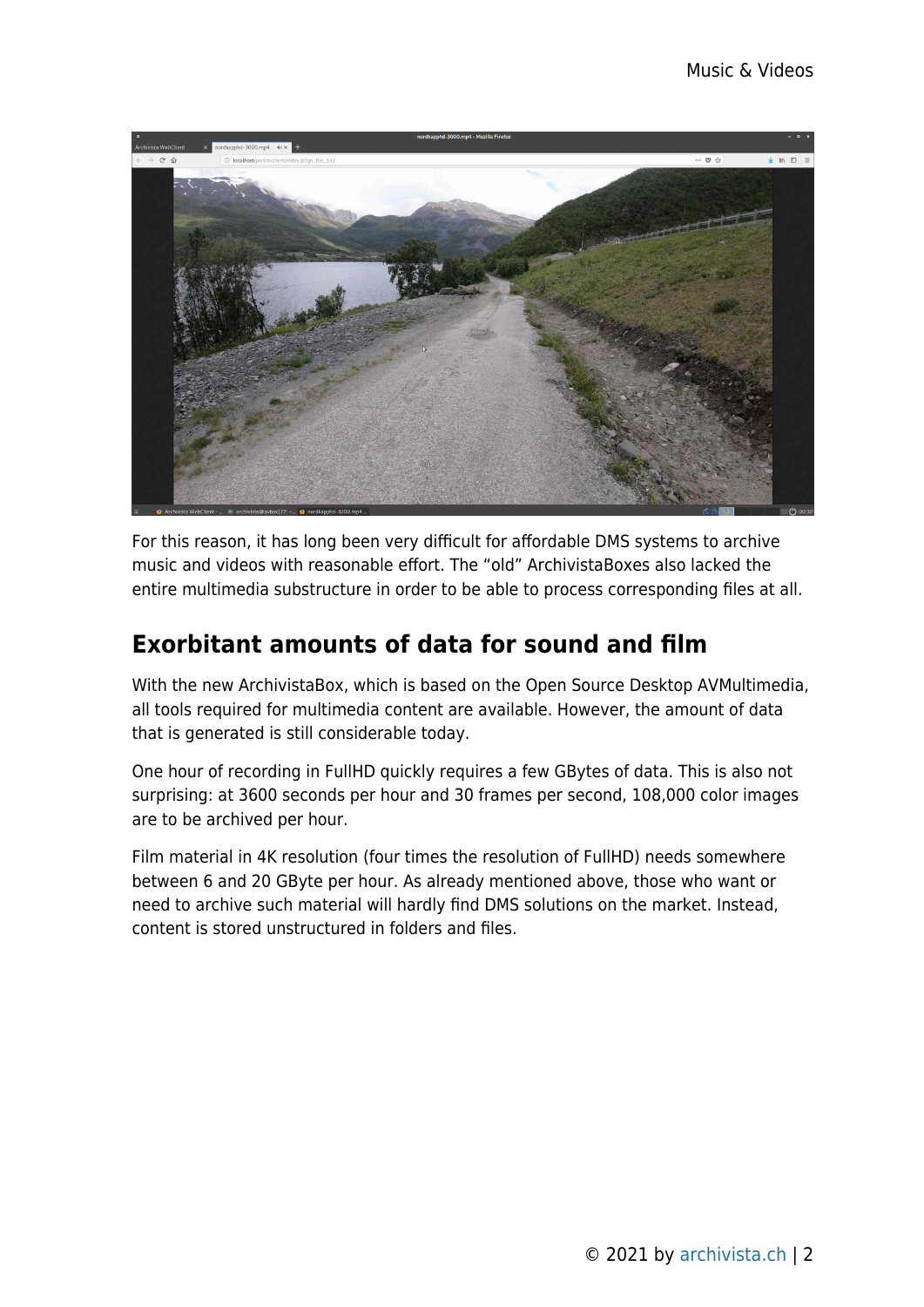

#### **ArchivistaDMS 2019/XII as new control center**

As of version 2019/XII of the ArchivistaBox, the corresponding files can be conveniently managed, archived, searched and extracted via ArchivistaDMS in the browser.

Images are extracted every few seconds for a convenient preview and search. Once, so that the preview in ArchivistaDMS can be carried out much more quickly than if the material had to be viewed, these images are also captured using OCR. Any texts faded in in the film material are thus directly available for a full-text rectification.

In addition, the materials can also be edited directly on any ArchivistaBox. All applications (which can be expanded at will) are available that are also available on the Open Source Desktop AVMultimedia.

## **Extended navigation in ArchivistaDMS**

ArchivistaDMS 2019/XII offers a greatly expanded preview mode for convenient navigation, both in main and side view. In the new preview mode further files can be loaded at any time with the scroll wheel of the mouse (analogous to the previous table view) and in the side view can be browsed with the scroll wheel comfortably by the sides and/or pictures.